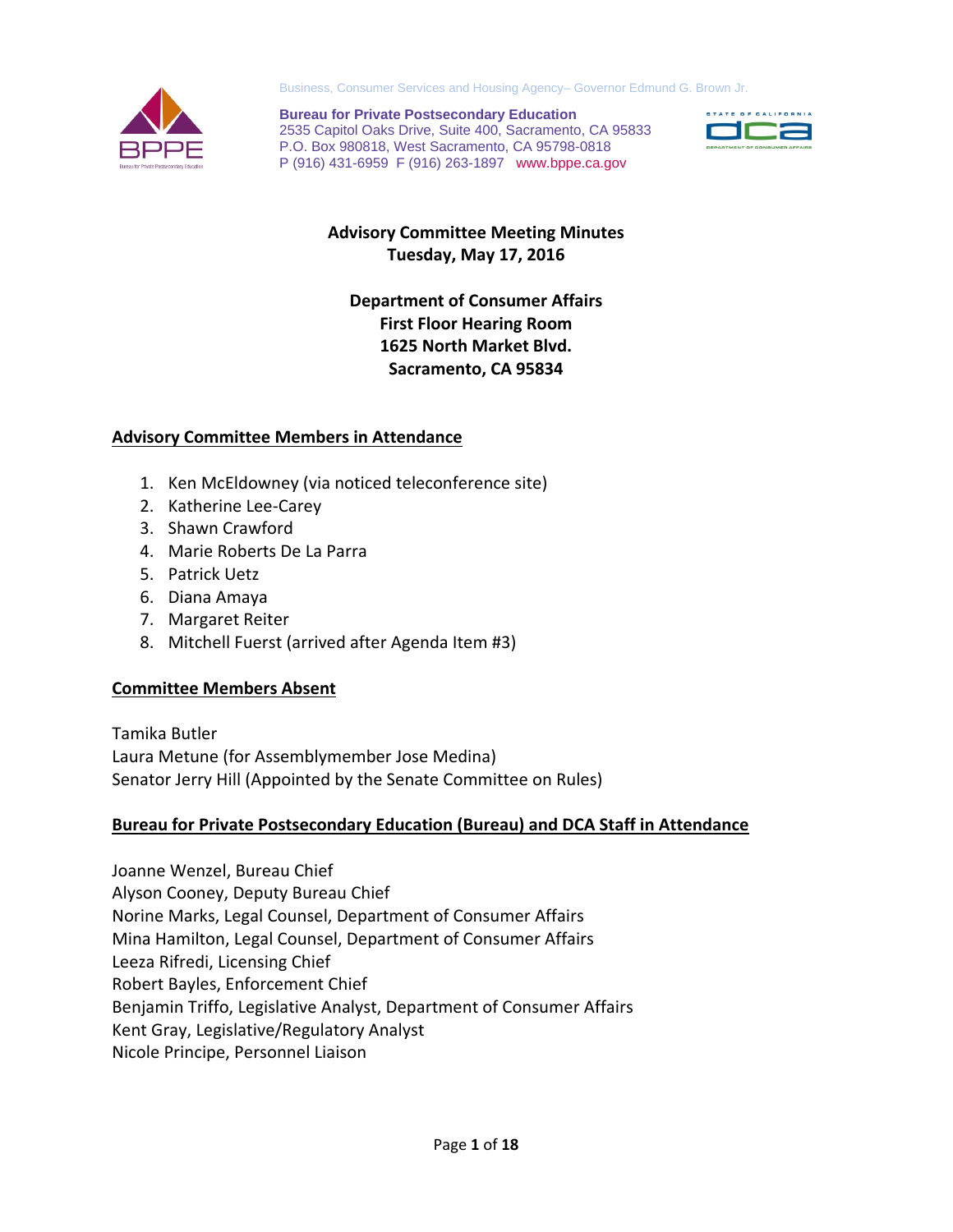## **Call to Order**

Mr. Crawford called the meeting was to order at 9:43.

#### **Agenda #1 - Welcome, Introductions, and Establishment of a Quorum**

Mr. Crawford welcomed the Advisory Committee, BPPE Staff, DCA Staff, and the public to the meeting. Staff Counsel as noted as present. A quorum was established.

#### **Agenda #2 - Public Comment on Items not on the Agenda**

There was no public comment.

#### **Agenda #3 - Approval of Minutes – February 17, 2016**

Mr. McEldowney moved to approve the minutes; Ms. De La Parra seconded the motion. (Mr. McEldowney: Aye; Ms. Lee-Carey: Aye; Mr. Crawford: Aye; Ms. De La Parra: Aye; Mr. Uetz: Aye; Ms. Amaya: Aye; Ms. Reiter: Abstain). The motion passed.

## **Agenda #4 - Remarks by Awet Kidane, Director, Department of Consumer Affairs (DCA)**

Mr. Kidane congratulated the Task Force for work on the Task Force Report, and for considering the public comments and incorporating them into the report. Mr. Kidane encouraged the Advisory Committee to take into consideration the most recent letter from the Public Advocates. He noted that it raised good points and should be part of the discussion.

Mr. Kidane discussed Information Technology (IT) issues, noting that it is a topic of interest for the Department of Consumer Affairs, the Bureau, and the Advisory Committee. First, on the issue of BreEZe [The DCA's new licensing and enforcement system], the DCA and IT staff are involved in a process that allows individual departments, boards and bureaus to assess what their business needs are to match the product with their needs. Second, Mr. Kidane is working with the Bureau to add a digital means of obtaining transcripts for larger institutions when they close.

Mr. Kidane noted that the March 28, 2016 Sunset Hearing reflected that the Bureau – with the advisement of the Advisory Committee – had made great strides compared to the previous sunset hearing. He noted that he and the Bureau are working with the Senate and Assembly to incorporate good ideas into Senate Bill 1192.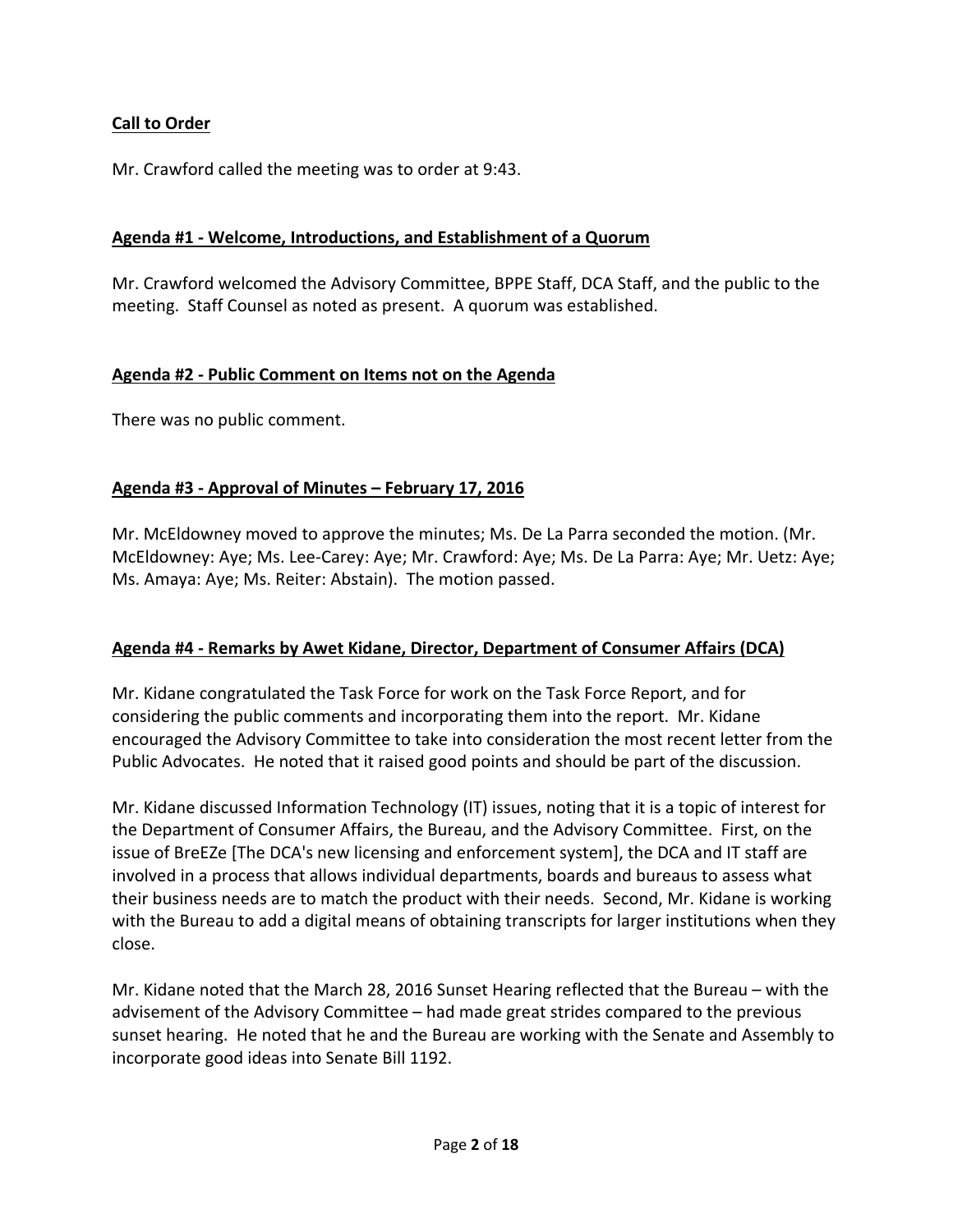Mr. Kidane noted that the goal of the Bureau's fee audit was to look at fees a holistic and fair way to reflect the work done by the Bureau.

Mr. Kidane addressed questions from the Advisory Committee:

Mr. McEldowney stated that he is glad that Mr. Kidane addressed the Public Advocates letter. Mr. McEldowney asked if there is a mandate for institutions to provide transcripts digitally. Ms. Wenzel advised that there is no mandate; the institutions are to provide a "custodian of records" for the records but sometimes the Bureau is the keeper of the records of last resort.

Ms. Reiter had a couple of questions about IT issues. She thought that before things came to a halt with BreEZe, that the Bureau had pulled together what it thought it needed. She asked if that was correct, and if so, whether the next thing to do is an update?

Mr. Kidane stated that Ms. Reiter's statements are somewhat correct. The process prescribed by the "Stage/Gate Model" for IT projects requires an assessment of business process mapping from all of the boards and bureaus. The Bureau has been mapping out and engineering their processes, so in that sense, the Bureau is a step ahead, but the priorities of who goes first has to be determined.

Ms. Reiter asked if Mr. Kidane can recommend that the Bureau's processes be dealt with as a priority.

Mr. Kidane stated that he has recommended that, but he is seeking clarity about the process mapping and re-engineering that Ms. Wenzel has done. The Bureau is his priority.

Ms. Rieter asked if Mr. Kidane contemplated or already has a vehicle by which the department could seek the digital transcript issue as part of a Legislative change. She also inquired if not, would he or the Bureau recommend it.

Mr. Kidane stated that there is no current vehicle and it has not been contemplated as a Legislative change, but the recommendation can be discussed.

Ms. Reiter noticed that is the Sunset bill (SB 1192) has a provision for an enforcement monitor and she asked if he or the Bureau have any preliminary thoughts about that provision.

Mr. Kidane stated that, as reflected in his responses to the respective committees, he is open to not a monitor but a position focused on student outreach and to act in an advisory role (i.e., to look at industry data, trends, etc.) He has ideas that he has shared with the Senate and the Assembly. He sees a need not for an enforcement monitor but for a person that serves more roles depending on the needs of the Bureau at any given time.

Ms. Reiter stated that from a big picture perspective, she has had frustrations because it looks as if the Bureau is not the first to bring prosecutions and investigations into problem, big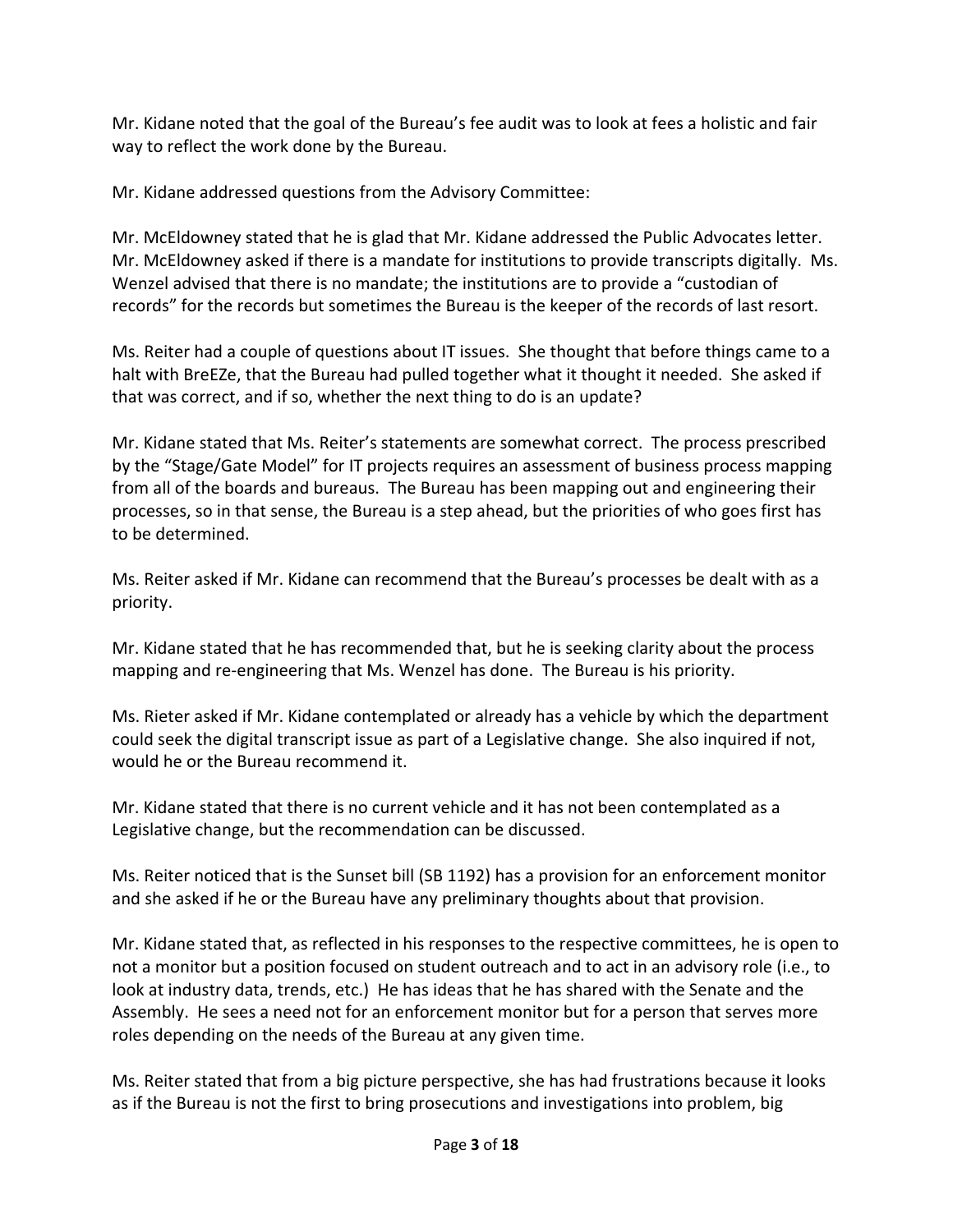schools, but she does not like the idea of an enforcement monitor and has found the role to generally be unhelpful.

# **Public Comments:**

Angela Perry, representing Public Advocates, thanked the Bureau, the Department of Consumer Affairs, and Mr. Kidane for soliciting their input on the Task Force report. Ms. Perry was pleased that the Task Force members took in consideration their input, and took the time to look at their proposed amendments. She hoped that the Advisory Committee members will further improve the Task Force report. Ms. Perry thanked the Task Force for their time and dedication that it took to create the report.

No further public comment.

**Agenda #5 - Presentation of Revised Task Force Report Provided by Task Force on High-Demand Technology Fields Established Pursuant to California Education Code Section 94880.1, Pursuant to Advisory Committee's February 17, 2016, Recommendations for Modifications to the Report**

Mr. Crawford welcomed Task Force representatives Ms. Kim Rust, Ms. Liz Simon, and Mr. John Carreon.

Mr. Crawford noted that all Task Force members have been provided a copy of the revised Task Force report and the copy of the May 4, 2016 Public Advocates letter.

Mr. Carreon stated that each of the Public Advocates' issues were reviewed extensively, and there have been edits made to the Task Force Report. For the first item, the Task Force added a requirement for a more robust admissions procedure. They agreed with Public Advocates and removed the modified SPFS. Ms. Perry attended the Task Force meeting and the mandatory refund issue was addressed; the statute provides a very beneficial refund policy and the Task Force did not believe it needed to be changed.

For the second item regarding increased inspections, the Task Force believed that the statute and regulations give the Bureau broad authority to conduct visits when complaints arise, and the Task Force did not see any reason to change that structure.

Ms. Simon agrees with the changes to the report. She noted that all Bureau regulations continue to apply to these high-technology programs. There is no changed standard for these types of programs and that is clear in the Task Force report.

Ms. Rust has nothing to add.

Mr. Crawford thanked the Task Force for their hard work.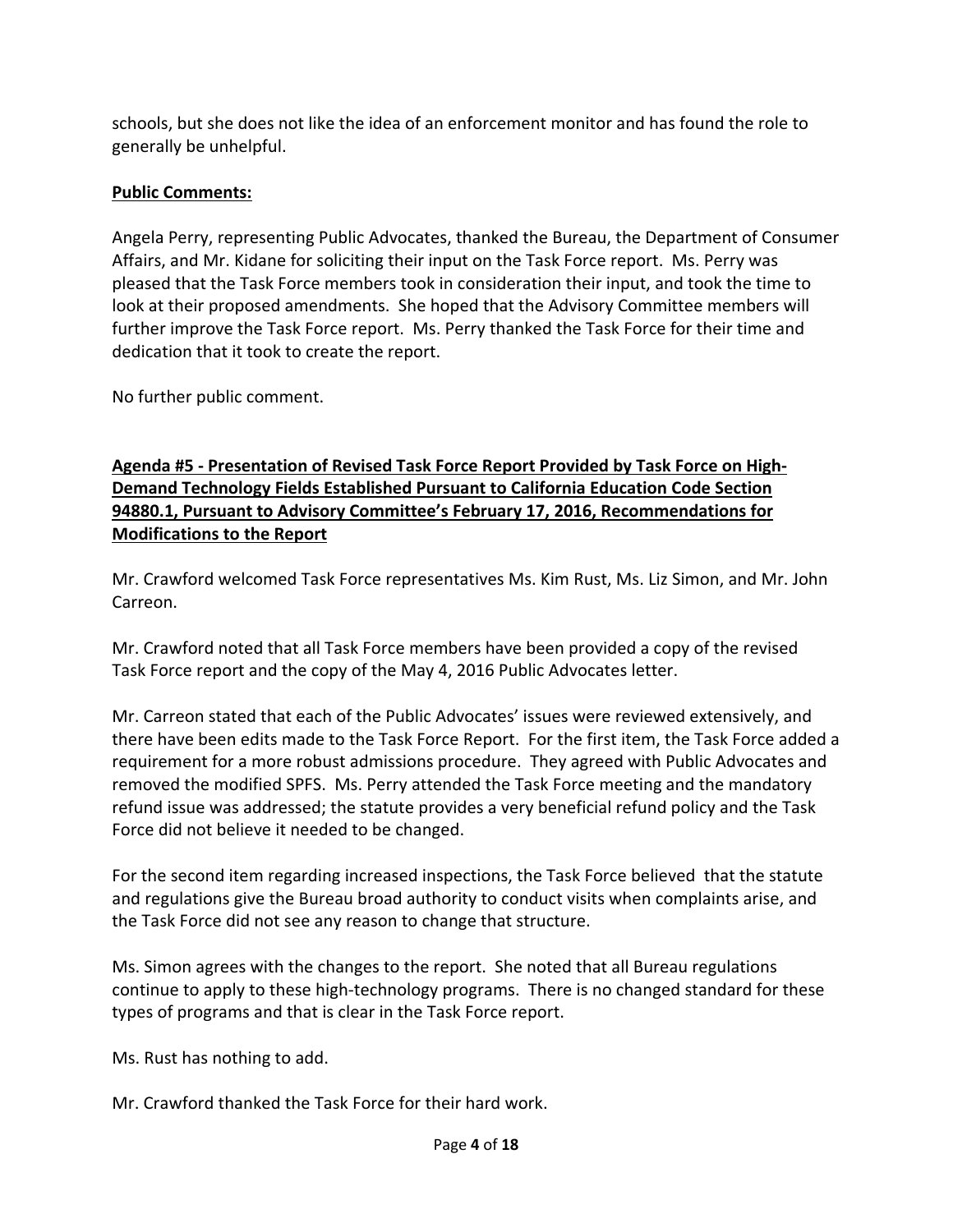Mr. Crawford asked for comments from the Advisory Committee about the report.

Ms. Reiter had three items she would like to discuss. She appreciated the hard work by the Task Force. She recognizes that there are some good recommendations in the report. She found a number of areas with insufficient facts to support the recommendations. She noted that one way to deal with it is to reject the recommendations. Another way to deal with it to include a paragraph indicating that the Task Force did not look at certain things, which she will mention.

She suggested that on page 9, it would be clear for the Legislature if the report stated "all regulations and statutes may apply," rather than list specific statutes and regulations.

She noted the recommendation about the defined admissions procedure. She is confused about the meaning of "pre-work"; one school used "pre-work" as that done after the student is enrolled; but she understands the Task Force to be talking about doing some kind of work before the student enrolls.

Mr. Carreon stated that "pre-work" is meant to refer to an assignment or project done before enrollment to test abilities.

Mr. Crawford asked Ms. Wenzel if the report can be approved with revisions that have been reviewed and discussed at this meeting.

Ms. Wenzel stated that the revisions must be very specific. The Advisory Committee needs to review and approve, modify, or reject the report. The approved report needs to go to the Legislature by July 1, 2016. She noted that this is the last Advisory Committee meeting before the July 1 deadline. If modifications are made, they need to be specific so that the modifications can be made to the report and be submitted to the Legislature. So the report could be approved today with specific modifications if the Advisory Committee decides to go that way.

Ms. Reiter suggested going through each point to determine if a modification needs to be made. She also suggested that if it must be done before July 1, there could be another meeting to review the modifications.

Mr. Crawford suggested moving it through today.

Ms. Wenzel has a concern with a special meeting due to the struggle on having a quorum.

Ms. Reiter stated that the Bureau has had deadlines which have been missed in the past so she suggested that maybe this can be another deadline that cannot be met by July  $1<sup>st</sup>$ .

Mr. Crawford moved the meeting forward with Ms. Reiter's comments regarding the language for "pre-work" in recommendation #1.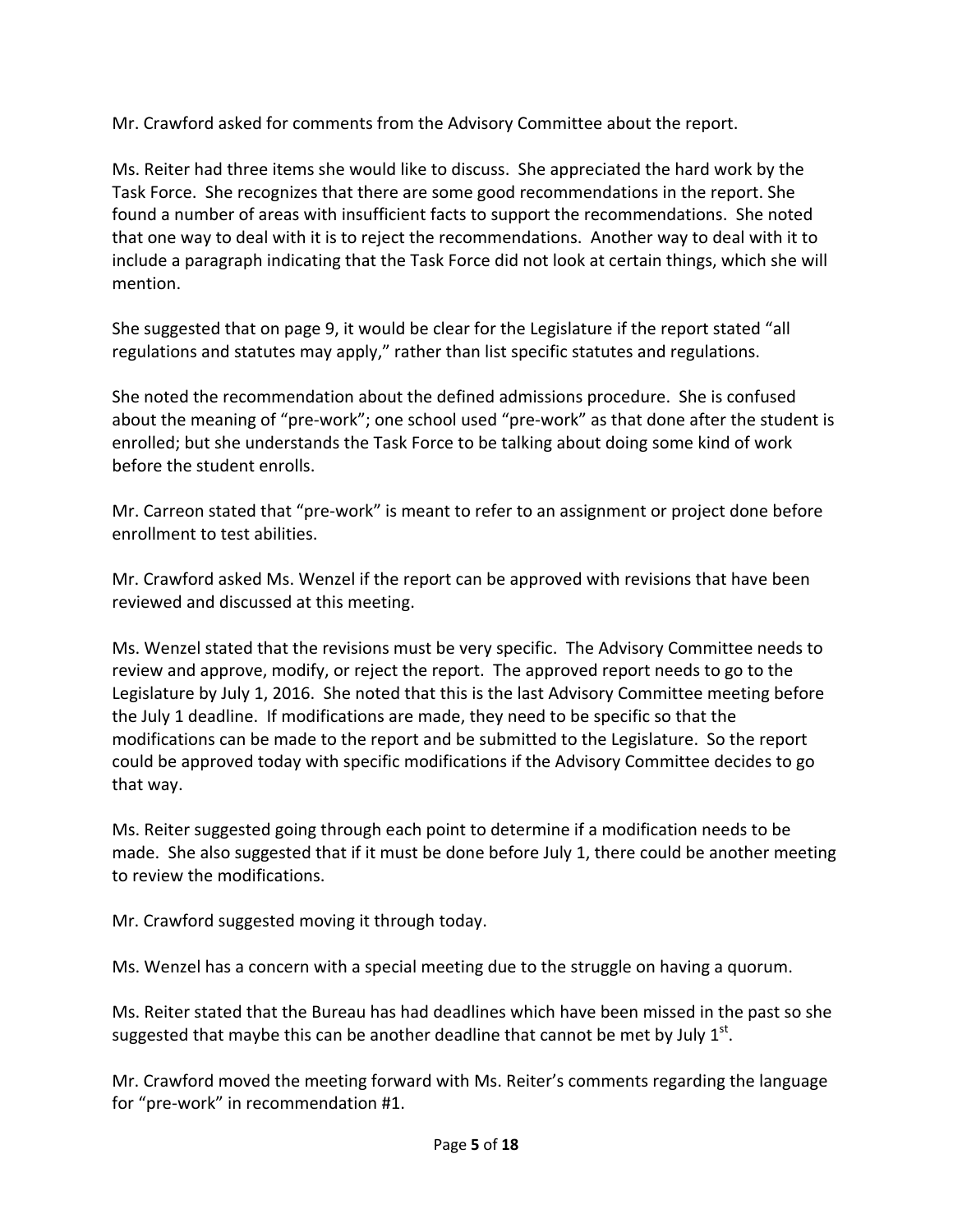## **Recommendation #1**

Mr. Carreon recommended the language: "Admissions testing ability to succeed in the desired program" in place of the term "pre-work."

Ms. Carey stated that on page 12 of the revised report, "pre-work" does not need to be more defined since it already states what the four assessments are in Recommendation #1. If Ms. Reiter has concerns that it is not specific enough to the high-technology program, in recommendation #1, it should include "…each student has the skills and competencies to succeed in the specific high-technology environment." She stated that pre-work can be different for every school. The goal is to have the students be successful. She does not feel that it needs to be further defined.

Ms. Simon agreed with Ms. Carey and suggested that "pre-Work" under recommendation #1 should be changed to "admissions assignment" or "an assignment related to the program."

Ms. Reiter suggested, "successful completion of a task showing the ability to do the tasks that will be in the program."

Ms. Simon suggested, "tasks related to the program content."

Mr. Crawford stated "assignment" is preferred to "tasks."

Ms. Rust recommended the word "assess" for consistency with the regulations.

Mr. Carreon noted that "assessment" is already in Recommendation #1.

Ms. Wenzel read back the proposed change to Recommendation #1: "Require High Tech Programs to have defined admissions processes to assess each student prior to admissions in order to determine whether each student has the skills and competence to succeed in the education environment. Assessment may include:

- Interviews
- Assignments related to the program content
- On-campus orientation
- Class observation sessions

No further comments from the Task Force, Advisory Committee, or the Public.

*Motion:* Ms. Carey moved to approve to modify as read; Ms. De La Parra seconded. (Ms. De La Parra: Aye; Mr. Uetz: Aye; Ms. Amaya: Aye; Ms. Reiter: Aye; Mr. Crawford: Aye; Ms. Carey: Aye; Mr. Fuerst: Aye; Mr. McEldowney: Aye) The motion carries.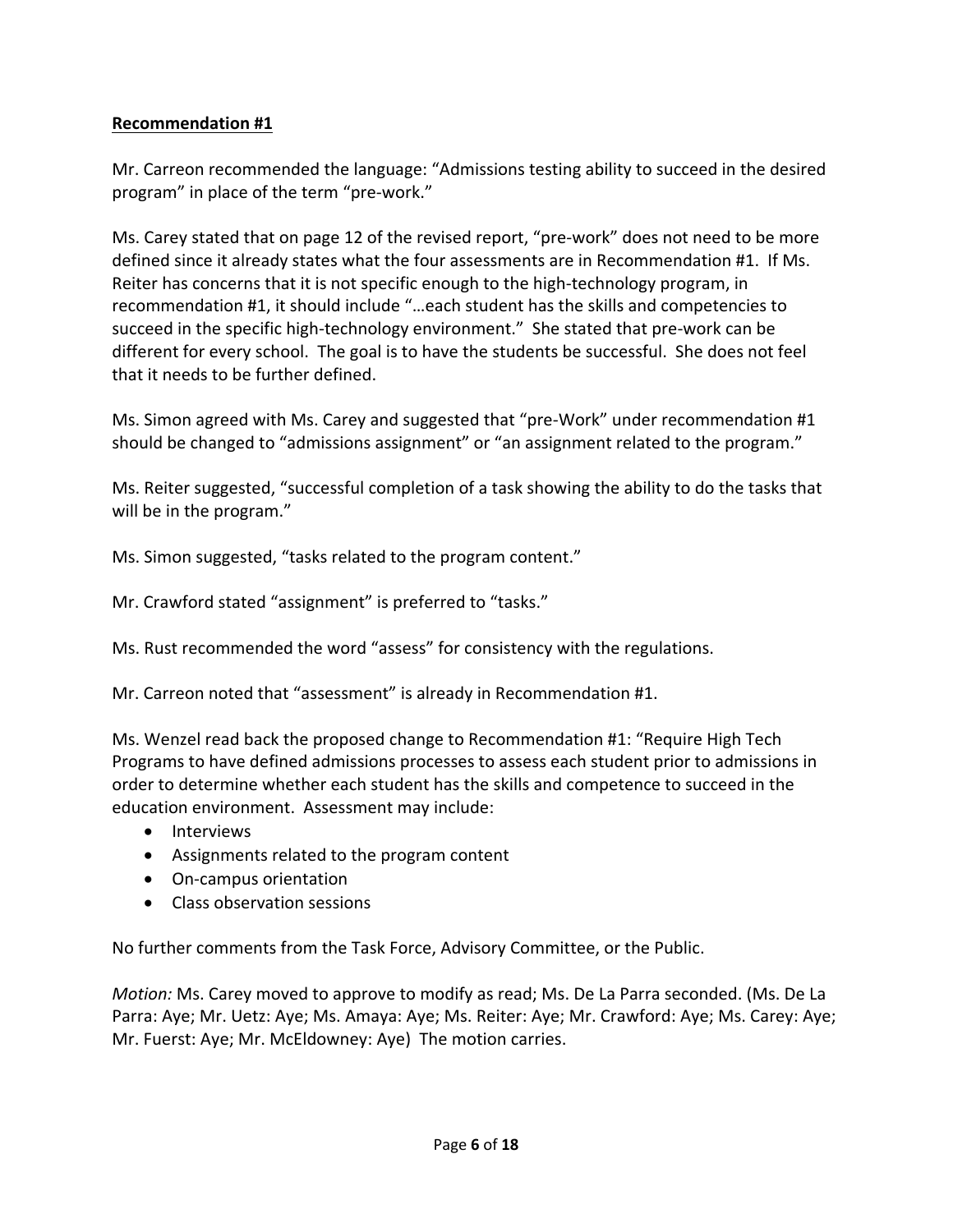## **Approach and Methods for Protecting Students and Fostering Growth (Page 9 of Report)**

Ms. Simon revisited the first point that Ms. Reiter made regarding the paragraph under "Approach and Methods for Protecting Students and Fostering Growth.

Ms. Reiter stated that she would like the assumption that all institutions, regardless of the curriculum, must comply with the Bureau's laws to be stated as a recommendation.

Ms. Carey agrees that the specific three regulatory laws should not be referenced when all laws apply.

Mr. Carreon stated that the three items were listed to address Mr. McEldowney's concerns.

Ms. Reiter stated that the three items listed should be deleted but the paragraph does not need to be changed into a recommendation. Mr. Carreon agreed with Ms. Reiter.

Moving forward, Ms. Reiter has issues with Recommendation #2.

Mr. Crawford noted that with each revision that is being proposed, the committee will have discussion and public comment, and then vote on each revision to confirm that they are in complete agreement.

Mr. Crawford returned back to the revision proposed on page 9 and asked if "should" is deleted to it would read, "As such, the Task Force determined that all the existing BPPE statutes and regulations that apply to covered institutions also apply to High Technology Programs."

Mr. Carreon did not think "should" be removed since they are recommendations.

Ms. Carey noted the main point of the comment is to inform that all present laws do apply.

Ms. Wenzel noted that this is the Task Force assumption: all institutions are covered by the Bureau.

Mr. Crawford clarified that the revisions are that an "s" will be added to "statute," the word "should" is deleted, and the three specified items are deleted.

Ms. Carey understood that if there is a high tech program that is under the Bureau, all laws apply to it, but if program is not approved or is exempt, the laws do not apply.

Ms. Reiter stated that based on what Ms. Carey said, she feels that it is a recommendation from the Task Force.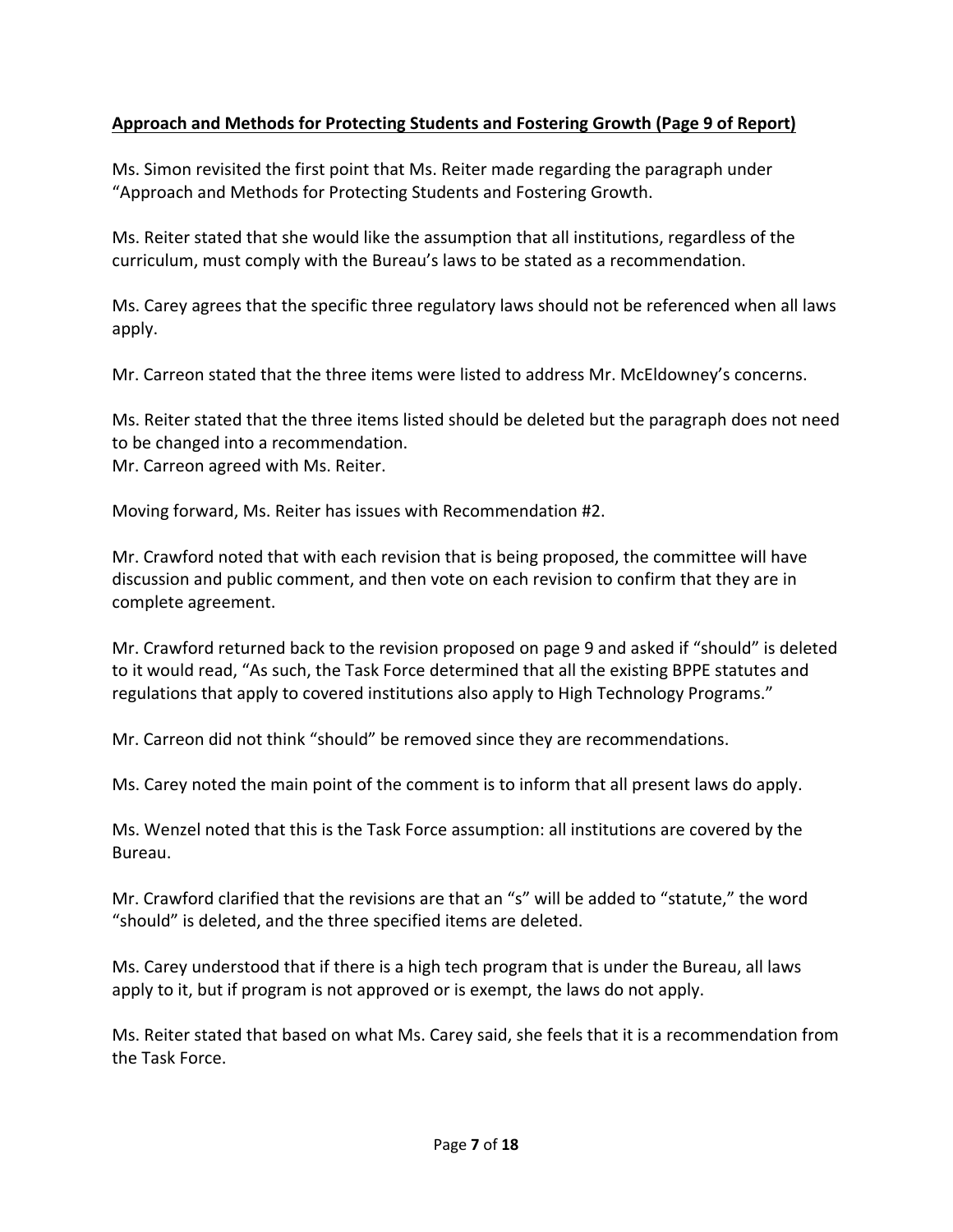Ms. Wenzel proposed the changes as follows: "As such, the Task Force determined that that all of the existing BPPE statutes and regulations that apply to covered institutions also apply to High Technology Programs.

No public comment.

*Motion:* Ms. Carey moved to modify the revised text on page 9 in accordance to Ms. Wenzel's proposal; Ms. Reiter seconded. (Ms. De La Parra: Aye; Mr. Uetz: Aye; Ms. Amaya: Aye; Ms. Reiter: Aye; Mr. Crawford: Aye; Ms. Carey: Nay; Mr. Fuerst: Nay; Mr. McEldowney: Aye) The motion carries.

## **Task Force Recommendation #2**

Ms. Reiter recommended that wherever in addition to placing information about the rigor involved in the program in the course catalog, the information should be placed on the school's website or any other web presence.

Ms. Simon was fine with the proposal, but stated that students do not enroll via the website. She was unsure what "web presence" is supposed to add and needs clarification.

Ms. Reiter stated that they are making recommendations that will cover the "bad schools." She stated that by the time a student gets to the catalog or program description, they are far along in the thought process on whether to enroll.

Mr. Carreon noted that "web presence" may be too much.

Ms. Reiter proposed that students should be immediately aware of the rigor involved in a program upon visiting a schools website or seeing its advertising – such that – there is a prominent detailed section on the website including a description of the program and the rigor involved – and then also include a link to that prominent detailed section in advertising.

Ms. Carey noted that statutes and regulations made the catalog the location for this type of information.

Ms. Reiter stated that Recommendation #2 is mentioned elsewhere in the report and that it should be changed wherever it is mentioned.

Mr. Crawford stated that if the motion passes, it will carry throughout the document.

Mr. Uetz stated that there are two suggested additional recommended edits that the Public Advocates have provided. He asked if there was going to be a comprehensive motion for the section.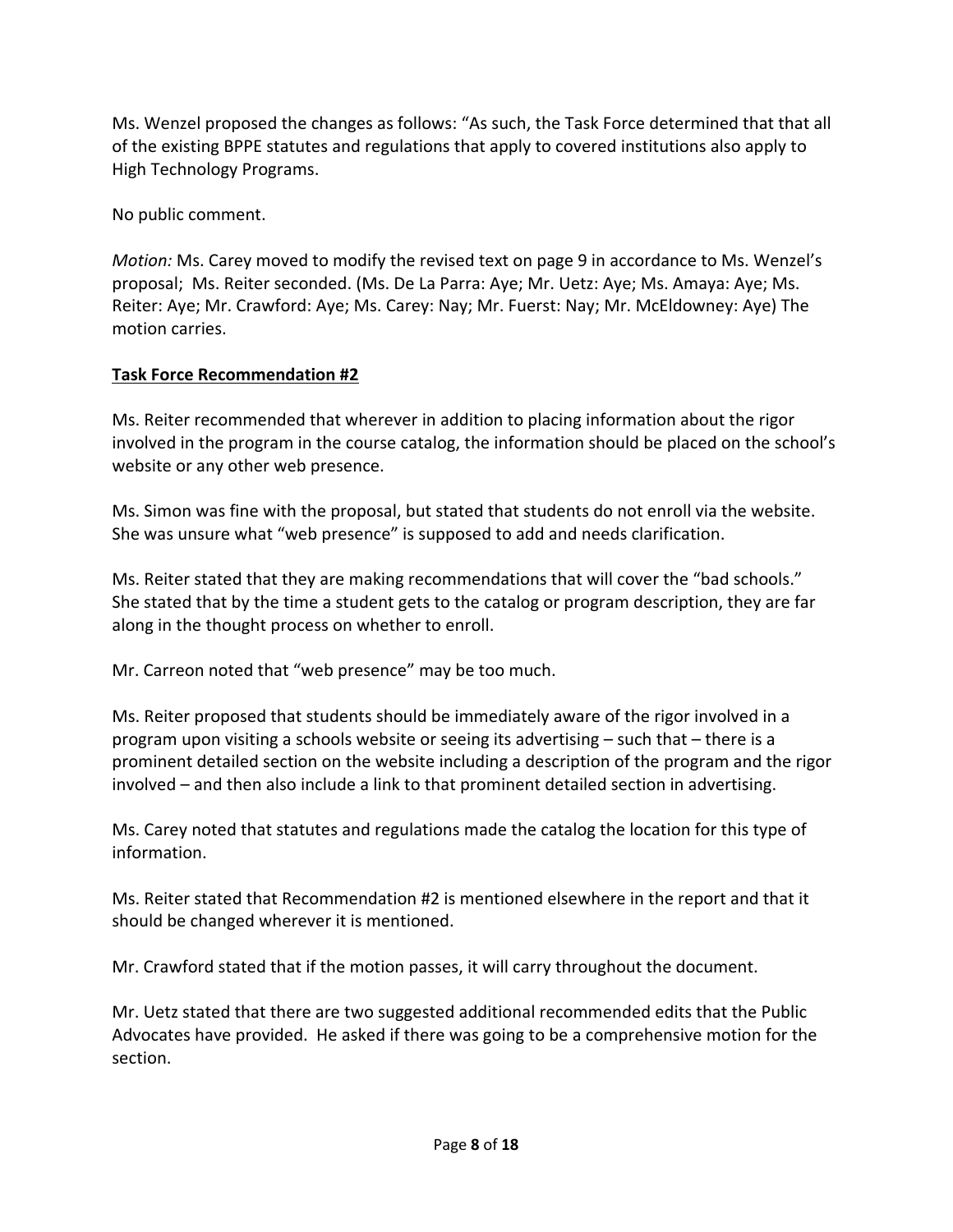Mr. Crawford stated the pending proposal is not comprehensive; it is to move the meeting through the report.

No further comments from the Task Force on this item.

# **Public Comments:**

Angela Perry from Public Advocates stated that the section should also be amended to include a mandatory refund period expansion minimum of 10% of the program length with a maximum of one week due to the rigor of the programs. She stated a written disclosure is insufficient.

*Motion:* Ms. Reiter moved to revise Recommendation #2 & 3 on page 12 to include the additional language "and on the website" for the sentence in Recommendation #2 and replacement of Appendix "B" to "A." Ms. Carey seconded. (Ms. De La Parra: Aye; Mr. Uetz: Aye; Ms. Amaya: Aye; Ms. Reiter: Aye; Mr. Crawford: Aye; Ms. Carey: Aye; Mr. Fuerst: Aye; Mr. McEldowney: Aye) The motion carries.

Mr. McEldowney moved that the two Public Advocates recommendations are to be moved to numbers 5 & 6 on page 12.

Mr. Uetz did not think the second recommendation was appropriate at this point, because it was different in character.

Mr. Carreon noted that it is the disclosure section.

Mr. Uetz stated that a single recommendation regarding the expansion of the mandatory refund period should be discussed.

Mr. Crawford noted that Ken moved to incorporate the two proposed amendments from the May 4<sup>th</sup> Public Advocates letter as revised by Margaret.

Ms. Carey asked why seven days is not sufficient for the cancellation policy.

Mr. Crawford noted that Public Advocates would like to see a longer refund period.

Mr. Carreon stated that Ms. Perry wants to ensure that the students get a full week to decide to cancel and notes the statute refers to seven (7) days to cancel.

Ms. Reiter stated that since students enroll early enough, they would only have the first day of class to cancel.

Ms. Carey stated that most schools apply the seven (7) days after they start class. She mentioned the other recommendation regarding inspections.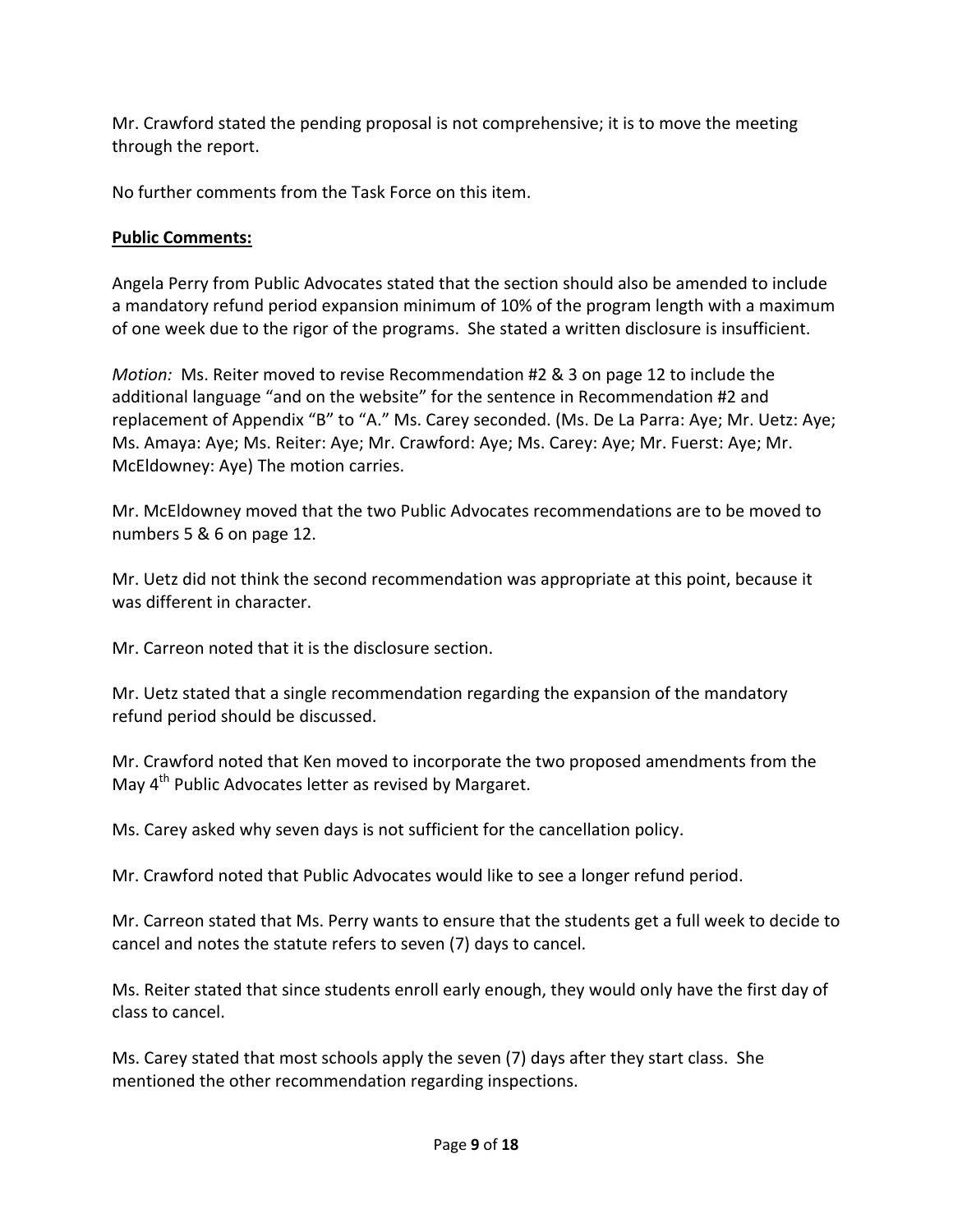Ms. Wenzel stated that the Bureau has options of who they visit and how many times they visit. The Task Force felt it was important to give the Bureau this discretion.

Ms. Rust stated that a goal is provide high tech training opportunities to students around the state. The student has up to seven days to cancel after signing the enrollment agreement. Schools need to have the financial resources required by the bureau. There are costs for the training; there will be no funds to do this if they extend the refund policy for a twelve-week program.

Mr. Crawford noted that the recommendation would be to take the language from Section 94920(b) for covered institutions and modify it for high tech programs "….if notice of cancellation is made through attendance of the fifth class session or the seventh day after enrollment, whichever is later."

Ms. Wenzel proposed the revised language of the recommendation: "Expand the mandatory cancellation period for students of high technology programs through midnight of the 5<sup>th</sup> class day or the  $7<sup>th</sup>$  day after enrollment, whichever is later."

Mr. Carreon noted that since it is such a short program to make it clear that it is the  $5<sup>th</sup>$  class day, so it's clear for the students.

Ms. Reiter was concerned that all existing rules are to apply except for here. She states that it should include "...after the  $7<sup>th</sup>$  day after enrollment, whichever is later". She states that Mr. McEldowney's motion is still on the floor and asks if he accepts that be his motion.

Mr. McEldowney says yes.

Ms. Amaya asked why through midnight?

Ms. Simon noted that there are multiple methods to notify of the cancellation. It can be done in person but it can be done by email or calling.

No further comment.

Mr. McEldowney moves to expand the mandatory cancellation period for students of high technology programs through midnight of the 5th class day or the 7th day after enrollment, whichever is later. Ms. Carey seconded. (Ms. De La Parra: Aye; Mr. Uetz: Aye; Ms. Amaya: Aye; Ms. Reiter: Aye; Mr. Crawford: Nay; Ms. Carey: Nay; Mr. Fuerst: Nay; Mr. McEldowney: Aye) The motion carries.

## **-BREAK IN MEETING-**

Mr. McEldowney went back to the increased inspections discussion.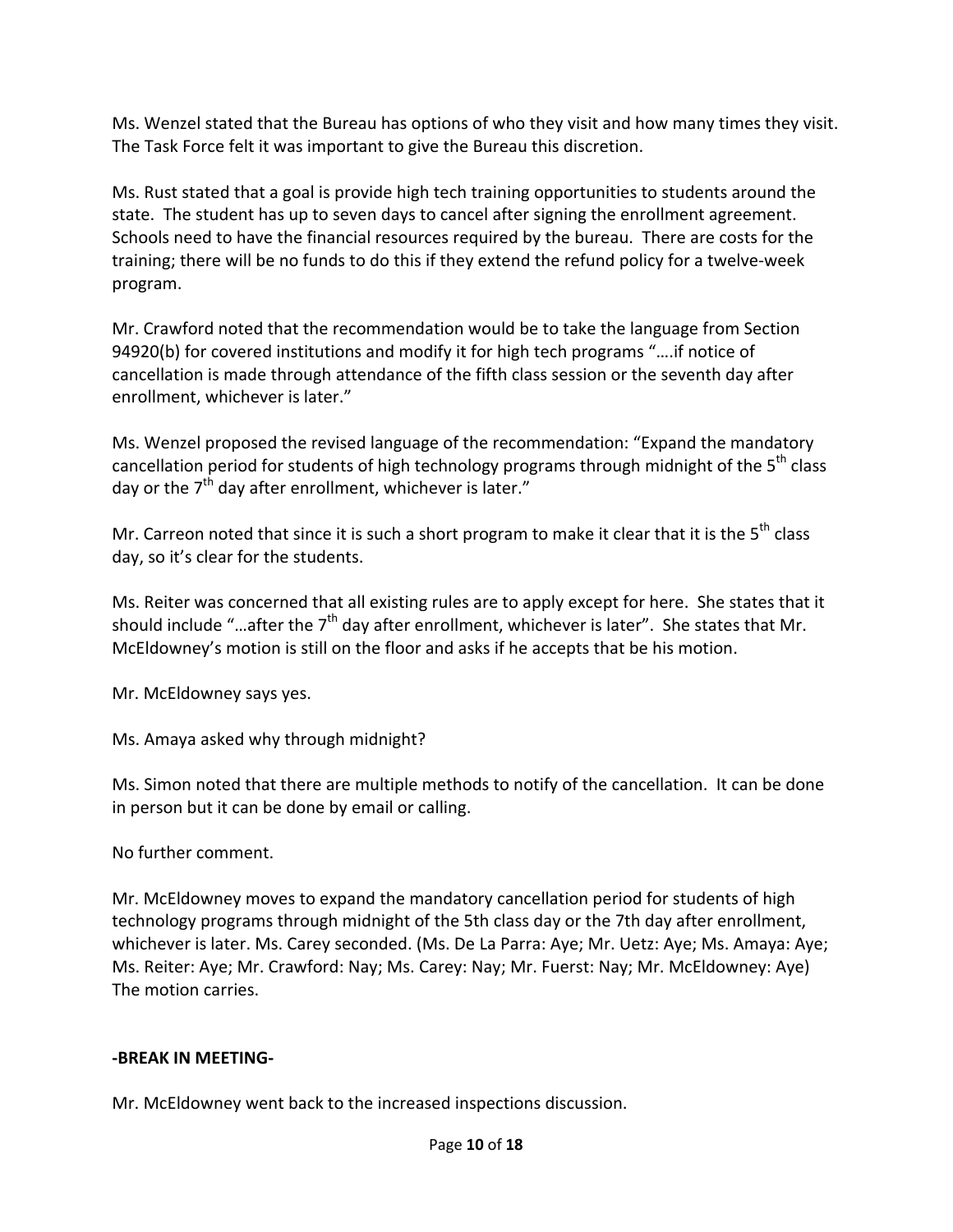The Advisory Committee has discussion on where to include the increased inspections or if it needs to be included.

Mr. McEldowney recommended that the Bureau conduct more frequent inspections of high technology programs.

Mr. Crawford noted the issue with defining how frequent an inspection needs to happen.

Mr. McEldowney stated it should be more frequent than other schools, maybe every year or so, maybe closer, maybe longer.

Ms. Wenzel advised that the Bureau conducts at least one announced and one unannounced in a 5-year period. She asks Mr. McEldowney how the inspections should be prioritized due to the workload to include additional inspections for high technology programs.

Ms. Carey and Ms. De La Parra did not feel the recommendation is necessary since there is already discretion in what the Bureau can do.

## **Public comments:**

Angela Perry felt this is a middle ground and that student' interests are protected. She supports this amendment.

Laura Brown on behalf of the California Coalition for accredited career schools opposed the proposed amendment. She felt that creating new standards for these types of schools goes outside of the regulatory regime they already have.

*Motion*: Mr. McEldowney moves to propose the Task Force suggest the Bureau ensure compliance inspections and complaint investigation of high technology programs be prioritized under Recommendation #6, (e), Mr. Uetz seconded. (Ms. De La Parra: Aye; Mr. Uetz: Aye; Ms. Amaya: Aye; Ms. Reiter: Aye; Mr. Crawford: Abstain; Ms. Carey: Nay; Mr. Fuerst: Nay; Mr. McEldowney: Aye) The motion carries.

## **Task Force Recommendation #4**

Ms. Reiter recommended deleting Recommendation #4 to have the student sign that they received the disclosure; she feels it doesn't accomplish the purpose of the student receiving the information, and can actually be harmful to the student.

Mr. Fuerst asked Ms. Reiter: "What else can the school do?"

Ms. Reiter noted that she is not suggesting that that the school be prohibited from providing the information.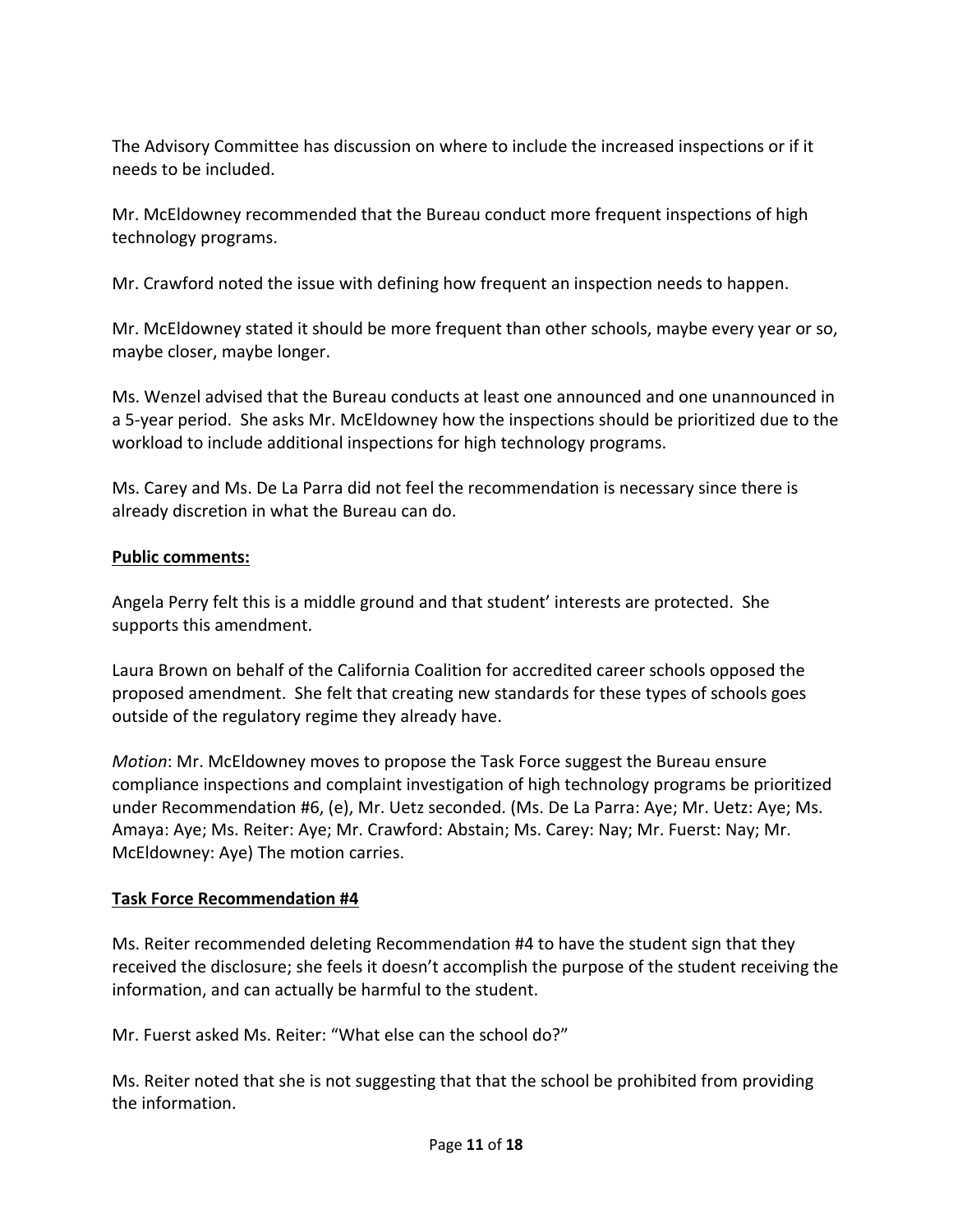Ms. De La Parra felt that the school must be required to have the student sign to ensure that the student is agreeing to participate in the program. She feels that having the enrollment agreement signed will protect the student.

Ms. Reiter explained that having somebody sign that they received something does not mean that they received it. The school can still get a signature, but it should not have the state imprimatur.

Mr. Carreon would like to clarify that they have it in the report because it follows the initial disclosure requirements, and to ensure that the student received the information.

Mr. Crawford noted that the primary reason to include the recommendation is that high tech institutions differentiate themselves from traditional programs in terms of time commitment and program rigor. He stated that he is grappling with Ms. Reiter not wanting the disclosure.

Ms. Reiter stated that is not what she said.

Mr. Crawford continued that Ms. Reiter would like to delete the recommendation.

Ms. Reiter reads the recommendation. She stated that she is not suggesting that they get rid of the disclosures. She stated that she wants to make sure that the student receives the information and that is the goal. She stated that the recommendation does not serve the goal to ensure students receive the information, but serves as a defense mechanism for the school by having the student sign. She feels there is no service to the recommendation.

Ms. Reiter moves to delete Recommendation #4.

The motion fails for lack of a second.

## **Task Force Recommendation #6**

Ms. Reiter questioned the expedited approval, recommendation #6. She stated that it is unclear how the evaluator will get paid. She thinks that recommendation #6 should state, "The Bureau [to] consider the feasibility of using evaluators to expedite application process" but isn't sure how to word the rest of the recommendation.

Ms. Wenzel commented that the Quality of Education Unit evaluates the curriculum and sometimes they have to seek subject matter expects for guidance. The Task Force attempted to expedite the process by the schools providing their own subject matter experts, perhaps even the ones the Bureau uses. This is to ensure a valid curriculum.

Ms. Simon stated that the evaluators won't be paid. She noted that they should be independent from the school without financial ties to the school. She noted that Kim helped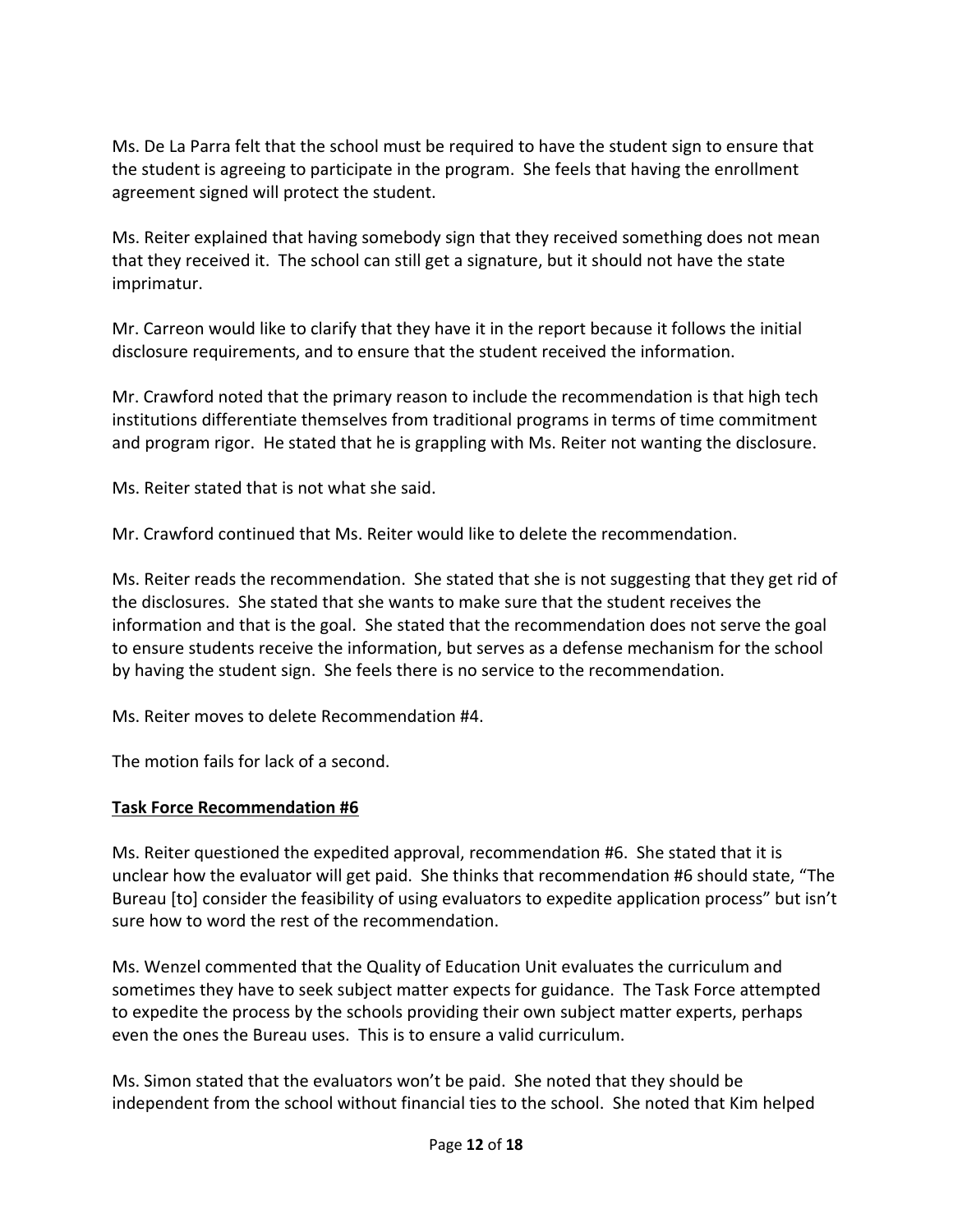them research how it is done in other states and they modeled this recommendation after those programs.

Ms. Reiter asked if the evaluators are doing this for free.

Ms. Simon stated, yes. Ms. Simon stated that this is something that they do now and also in several other states.

Ms. Reiter asked if it can be clear in the recommendation that there is no compensation received for the evaluators.

Ms. De La Parra stated that all Advisory Members are sitting in the meetings and they are not receiving payment. She is unsure what the difference is for an evaluator taking on the same type of role.

Ms. Reiter would like it made clear that the evaluators are not being compensated. She would like Recommendation #6(v.) changed to: "An evaluator must not be compensated for their evaluation and must have expertise."

Mr. Crawford asked what if the evaluator is an instructor, and is being compensated for teaching.

Ms. Carey noted the issue with travel costs. It's one thing to say that they are not being tied financially to the institution but theoretically you can be reimbursed for travel costs but that should not count as compensation. She would not feel comfortable setting something up to appear as being as compensated. As long as there is no conflict or no financial tie to the institution that should be sufficient.

After Ms. Carey's comments, Ms. Reiter suggested that it be changed to: "The Bureau shall consider the feasibility of using evaluators to expedite the application process." She wants the Bureau to figure out if there a way to hire an evaluator so they are not influenced by the school or compensated by the school. She feels that it would be a conflict for the evaluator.

Ms. Wenzel asked how that is different from Quality of Education reviewing the applications that are sitting in queue. The point of the process it to expedite the curriculum reviews.

*Motion:* Ms. Reiter moves to include the additional language about "the independence of the evaluator: on page 21. Mr. Uetz, seconded. (Ms. De La Parra: Nay; Mr. Uetz: Aye; Ms. Amaya: Aye; Ms. Reiter: Aye; Mr. Crawford: Aye; Ms. Carey: Aye; Mr. Fuerst: Nay; Mr. McEldowney: Aye) The motion carries.

No further comment from the Advisory Committee, Task Force or the public.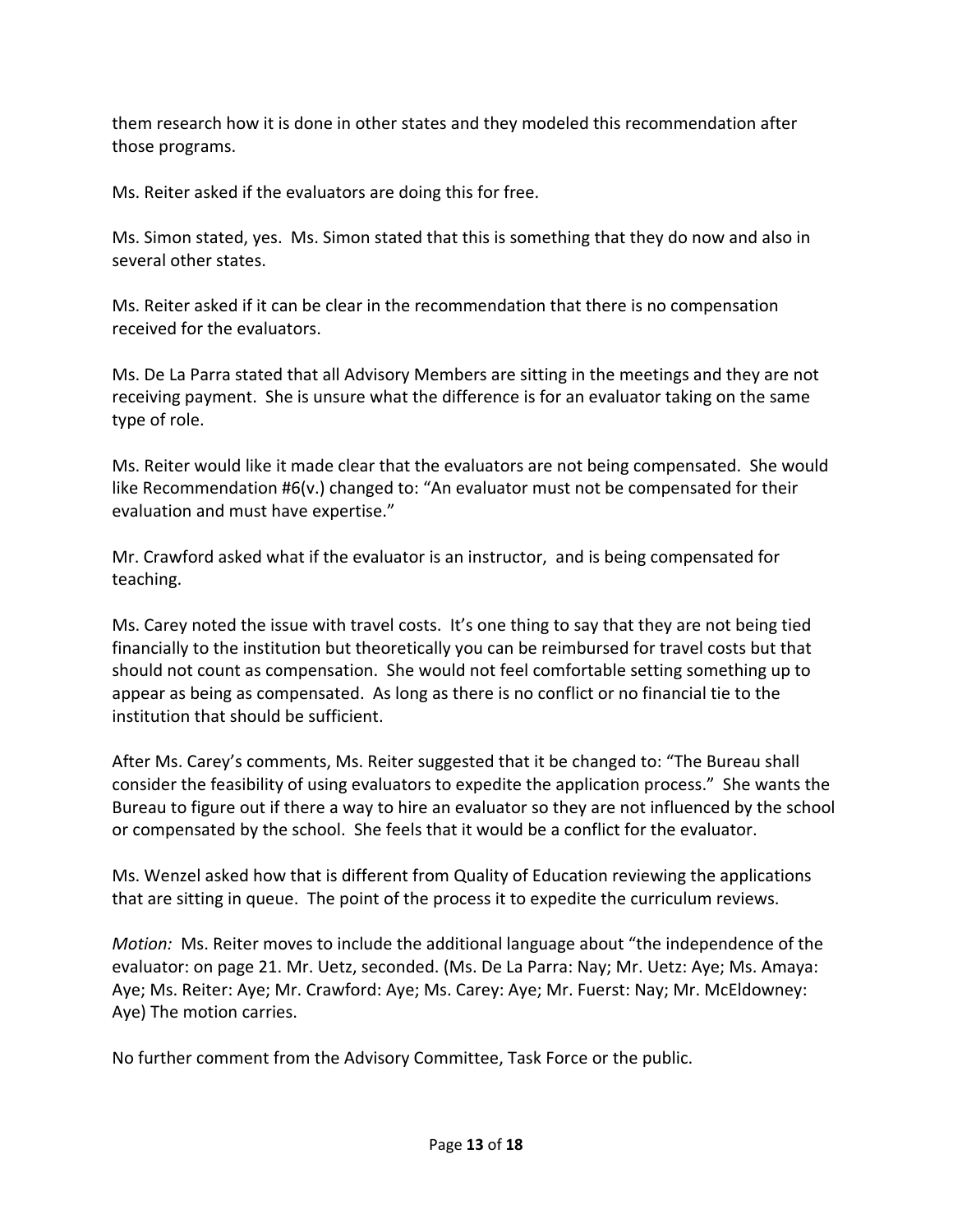Motion: Ms. Reiter moves that there be a paragraph of the topics that the Task Force did not look consider, namely:

"The Task Force did not consider the following:

- The percentage of high tech jobs that are currently vacant that require a degree?
- What is the number of students graduating each year in those fields where there are high vacancies?
- What percentage of students going to the high tech programs, which testimonies were provided, had degrees before they entered the program?
- What percentage of the jobs reported in the testimony for graduates of these programs at Dev Bootcamp and General Assembly were on the job for longer than 21 days, 45 days, or more than one day?
- Whether there are other high tech fields such as bio tech heath fields or other areas that also have a high need for employees and demonstrated shortages of employees?
- Whether there are longer programs or accredited programs offering high technology programs that would not fit within the definition the Task Force used?
- The cost of high technology programs?
- The source of credit if needed by students to pay for the programs and the default rate of such credit?
- Advertising used to attract students to these programs or what can be done by public institutions to increase their high technology programs and what additional funding would be necessary for them to do so?

Mr. McEldowney excused himself from the meeting. [Quorum is not lost.]

Mr. Uetz asked Ms. Reiter the reasoning behind her recommendation.

Ms. Reiter felt that when recommending something to the Legislature, she feels it is important that the recommendations be based on as much data as possible. She feels that there are gaps in the underlying information that would support some of the recommendations.

Ms. De La Parra felt that Ms. Reiter wants an additional document of what the Task Force didn't do and what that focus can be; she feels there is two different spectrums, can and cannot.

Ms. Reiter felt that the impetus was coding programs, boot camps. When the Legislature wrote the statute they broadly used programs that are high tech, innovative subject matters and high demand. She is trying to say this was the focus but there were other things that weren't focused on.

Ms. Simon stated that high technology programs were intended to include an expansive list of the topics that Ms. Reiter mentioned. She felt that this is not an exhaustive list and not all about coding boot camps but is broader. She noted that there are different processes for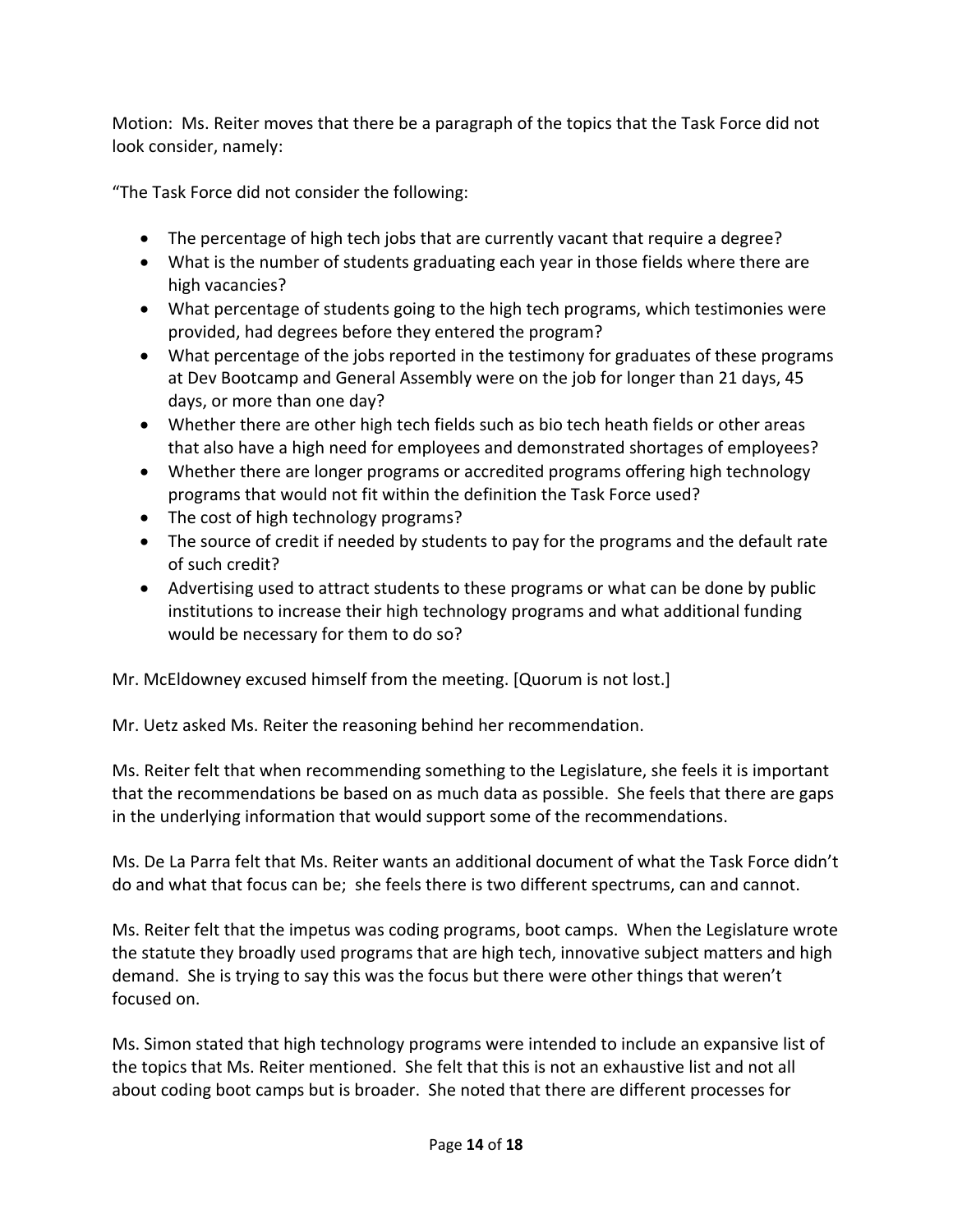accredited and non-accredited and that is why the Task Force did not focus on those for the purpose for this definition. She stated that it may need to be clarified that it be broader than just coding.

Mr. Carreon stated that anything technology driven for any sector is wide open; coding is just one of the examples.

Ms. Reiter questioned whether the typical program being under 600 hours, not accredited or with and Title IV financial aid, is intended to be for typical programs or intended to be more broadly applied.

Mr. Carreon answered that accredited institutions are treated separate under the Bureau's statutes and regulations. The 600 hours were chosen because of the Title IV financial aid; everything was strictly specified under the Bureau.

Ms. Reiter would like to amend her motion to add "….and programs over 600 hours that were accredited or received Title IV financial aid." These are the things that we looked at and these are the things we didn't look at.

Mr. Crawford stated there is Ms. Reiter's pending motion to add what the Task Force did not consider with numerous bullet points.

The motion fails for lack of a second.

Mr. Carreon asks if there is anything else that needs to be addressed, and excused himself from the meeting.

No further comment.

Mr. Crawford moves to propose an edit in the first sentence of the conclusion to say "many months" and not "several months." Ms. Reiter seconded. (Ms. De La Parra: Aye; Mr. Uetz: Aye; Ms. Amaya: Aye; Ms. Reiter: Aye; Mr. Crawford: Aye; Ms. Carey: Aye; Mr. Fuerst: Aye) The motion carries.

## **Public Comments:**

Angela Perry thanked the members of the Task Force and the Bureau. She appreciates the time and the effort and feels that something great has been accomplished.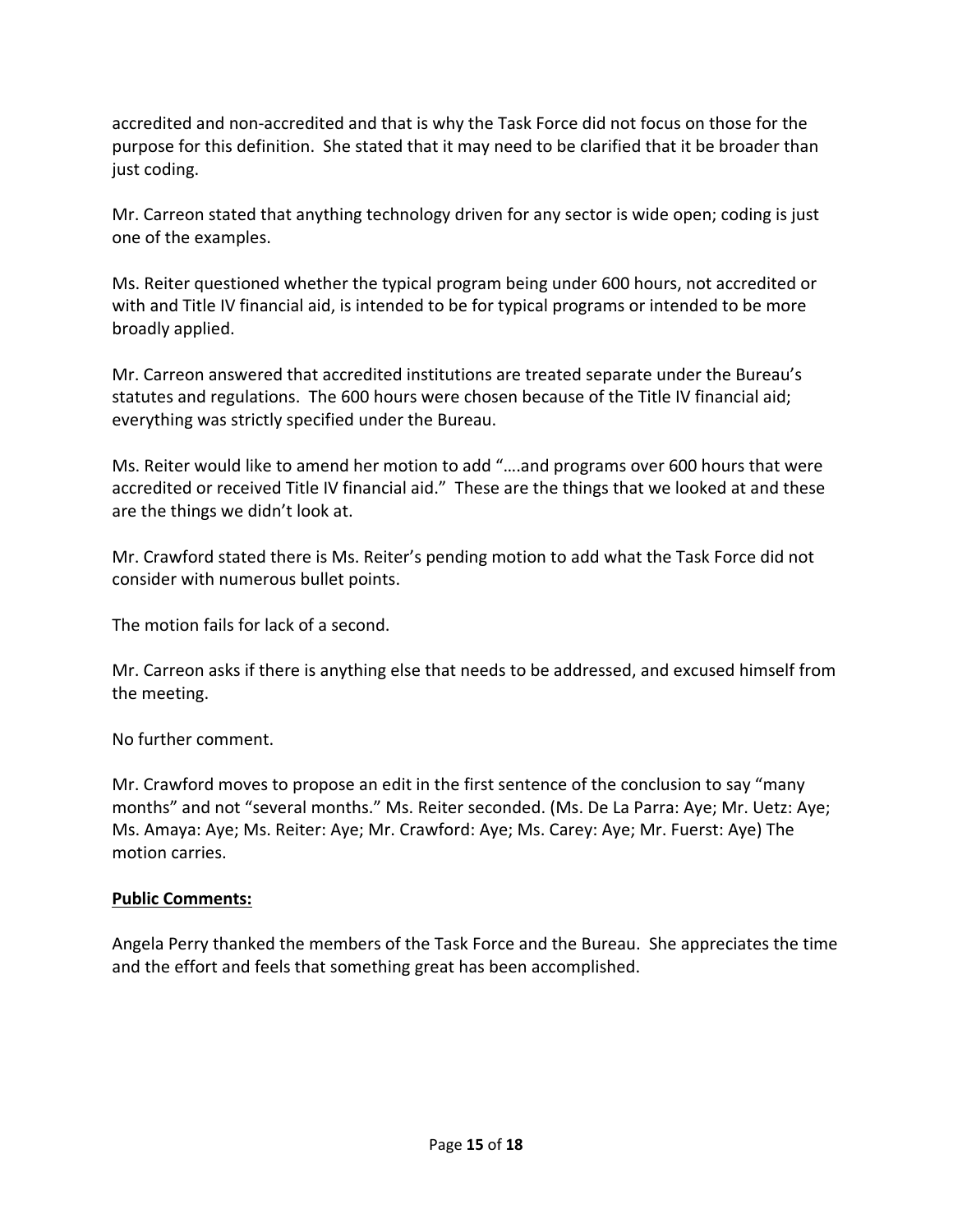## **Agenda #6 - Review and Approve, Modify or Reject Revised Task Force Report due to the Legislature by July 1, 2016, Pursuant to California Education Code 94880.1 (b)**

Ms. Lee-Carey moved to approve as modified with all technical edits to be completed and conducted by the Bureau staff. Ms. De La Parra moved to second the motion. (Ms. Carey: Aye; Mr. Crawford: Aye; Ms. De La Parra: Aye; Mr. Uetz: Aye; Ms. Amaya: Aye; Mr. Fuerst: Aye; Ms. Reiter: Abstain). The motion passed.

No further comment.

# **Agenda #7 - Presentation of Bureau's Fee Audit, Discussion, and Possible Action on Amendments to Fee Schedule in Education Code Section 94930.5, Pursuant to Education Code Sections 94880(c) and 94931.5**

Dan Edds, Capital Accounting Partners, presented the Bureau's Free Audit (Draft) Report.

Mr. Edds explained that the scope of the report included the following: calculate the full cost of processing applications for institutions; calculate the costs for supporting services (such as aligning staff work with the actual fees that are being charged); and develop revenue and fee projections for the next 5 years.

Mr. Edds detailed that the report was based on fiscal year (FY) 2015-2016 and partial FY 2016- 2017 budget data. He noted that identifying core business processes was fundamental to the report. He added that ample time was devoted to working with staff through formal and informal group interviews. He described that the work included determining relationships between business processes and specific fees and allocating costs to individual fees. He stated that the pricing aspect of the cost analysis included determining a pricing model and projecting revenues based on the model.

Mr. Crawford asked what the period of time was that Mr. Edds performed the fee audit with the Bureau and staff. Mr. Edds stated the process begun in late February 2016. He added that the process went fairly quickly due to the Bureau's prompt responses to information requests. Mr. Crawford asked Mr. Edds to clarify that the entire process took 3 months. Mr. Edds confirmed that the process took approximately 3 months.

Mr. Edds continued with outlining the fiscal state of the Bureau. He reported that the Bureau has \$13,897,292 in projected expenses and \$9,810,134 in projected revenues for FY 2016/2017. He continued that the Bureau has a reserve of \$3,550,000, but that with a \$4,087,158 difference of projected revenue and expense the Bureau will be left with a revenue shortfall of \$537,158 for FY 2016/2017. He concluded that the Bureau is in a serious state of financial risk unless something changes within the next year.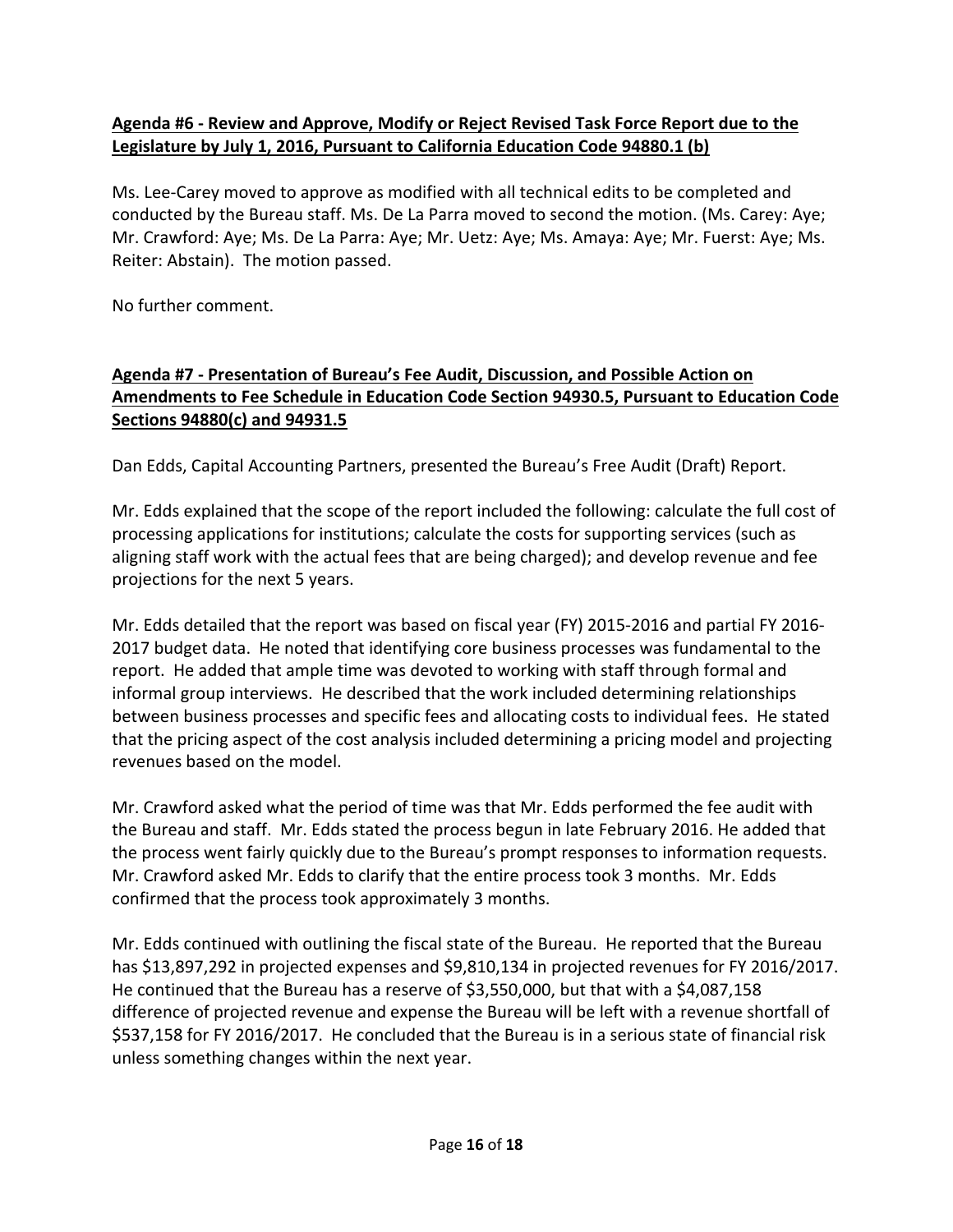Mr. Crawford stated that he has a concern with basing projections on static data when the Bureau operates in a dynamic environment. He questioned how the projections were calculated, and if expected increases in efficiency were factored in to the projection. Mr. Edds clarified that expense projections were calculated based on data extracted from both FY 2015- 2016 and FY 2016-2017, and that revenue were based on a 2 year average. He added that budget staff agreed with the findings and projections. He stated that the scope of the project did not include potential effects of process improvements or increases in efficiency.

Mr. Edds outlined the projected revenue required to build up enough reserves to cover 6 months of operating expenses over a 5 year period. He explained that based on projected expenses and revenues of \$13,898,292 for FY 2016/2016 the Bureau would need an additional \$1,388,729 to begin building up the reserve. Mr. Crawford asked how it was determined that 6 months of operating expenses in reserves is required, and why over a 5 year period. Mr. Edds noted that certain scenarios may occur that warrant the need for the reserve. He added that based on data 6 months of reserves was deemed sufficient and that a 5 year period is standard in order to spread costs out over time.

Mr. Edds explained that all institutions pay an annual maintenance fee at 0.75% of their gross revenues from California based students with a cap of \$25,000. He pointed out that of the 880 institutions paying the fee 197 pay less than a \$1,000 and 29 pay less than \$100. He added that 729 institutions pay less than the \$25,000 cap, and therefore pay the fee at a rate of 0.75%. He also pointed out that the remaining 151 institutions, with combined gross revenues of 2.6 billion dollars, pay an average rate of 0.16%.

Mr. Edds continued by suggesting what might have led to the current fiscal situation. He stated that initially when fees were set the Bureau was going through a transition and expenses were not well understood. He also noted that due to the rise of regulatory mandates the Bureau has been expending reserves.

Mr. Edds detailed changes needed to move towards long term sustainability. He listed some new or reconfigured fees including a new transcript fee, a reconfigured fee that takes into account the differences in applications for degree and non-degree granting institutions, and a fee for additional programs in the initial application for approval. He outlined proposed changes to the annual maintenance fee that included raising the cap to \$40,000, changing gross revenue reported by institutions to include all students regardless of location, and setting a minimum annual fee.

Mr. Crawford questioned how the \$40,000 cap was established. Mr. Edds replied that compliance and enforcement costs were taken into consideration when setting the price, but ultimately it came down to setting a price that worked best given the circumstances.

Katherine Lee-Carey asked if the structure of an institution regarding a main campus verses a branch was taken into consideration when setting the cap. Mr. Edds responded that the